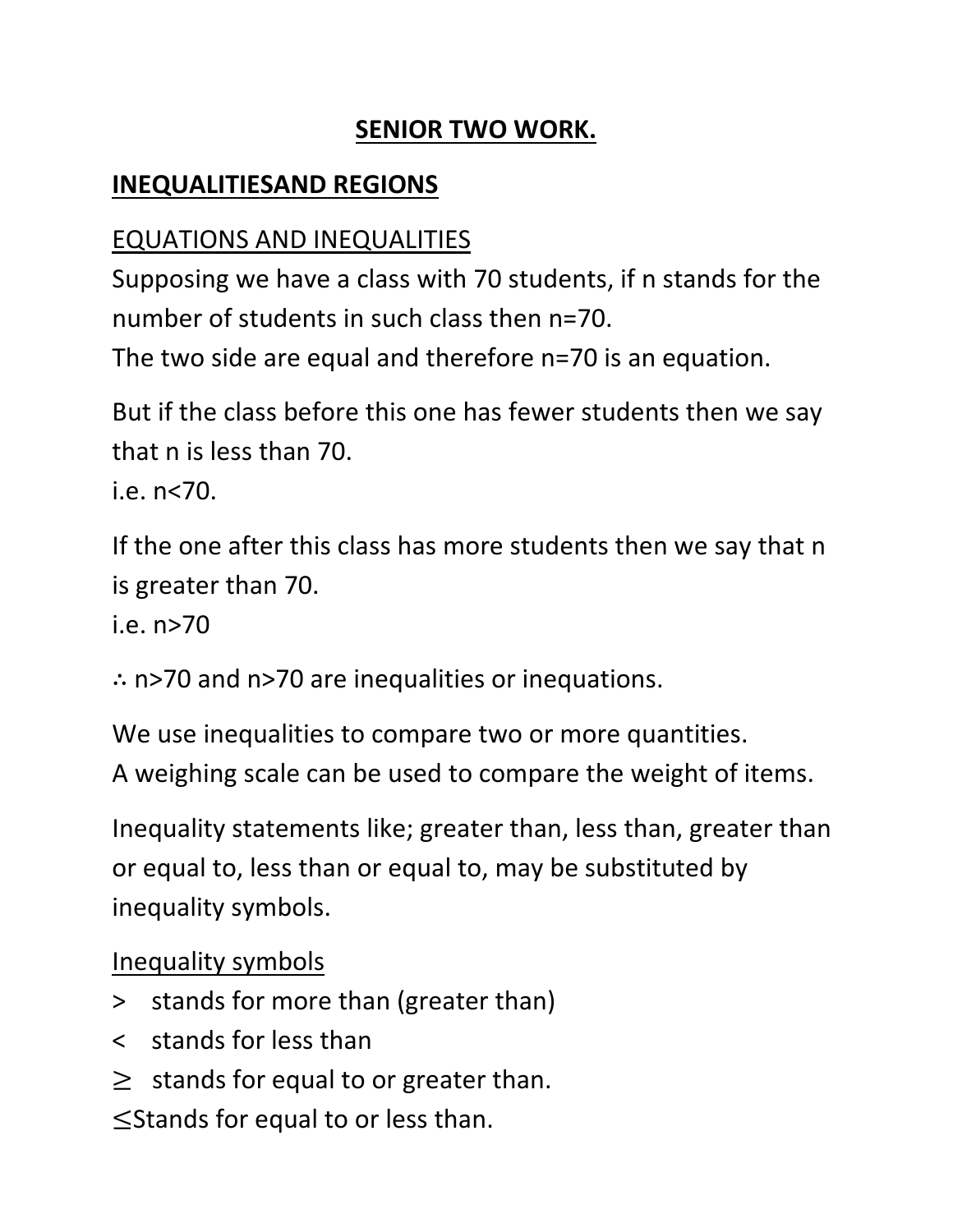In each of the following diagrams, compare the two quantities and use an appropriate inequality sentence or symbol to represent them.

(a)



Mai weighs as much as Mary. Mai's weight is equal to Mary's weight.

(b)



A is heavier than B B is lighter than A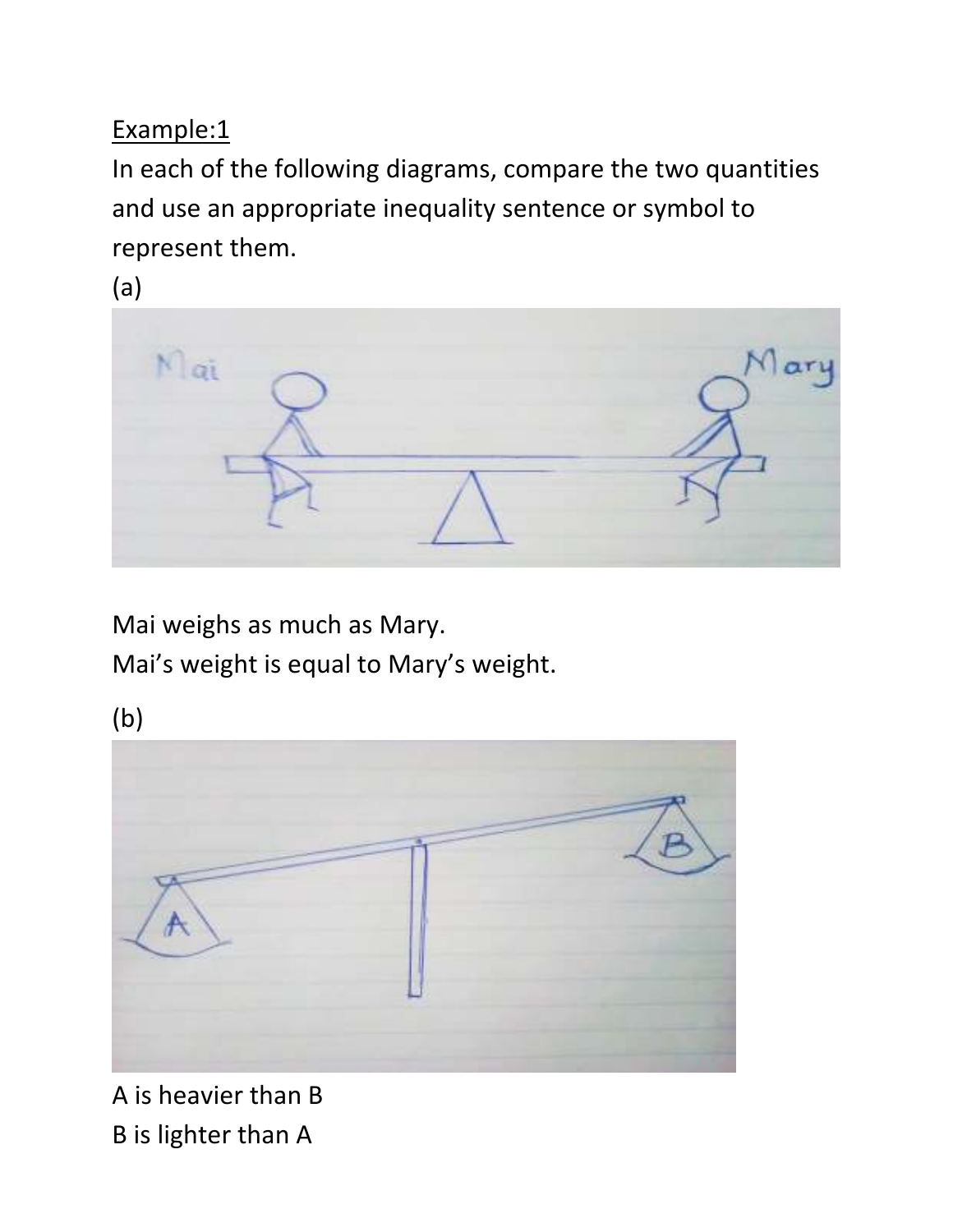

Dad is taller than son Son is shorter than Dad.

#### Example:2

Write the following using inequality sign.

- (a) tis less than 4.  $\leftrightarrow$  (  $t < 4$ )
- (b) x is greater or equal to 7. $\leftrightarrow$  ( $x \le 7$ )
- (c) *x* is more than  $17. \leftrightarrow (x > 17)$
- (d) xis greater than 4 and less or equal to 7.  $\leftrightarrow$  (4 < x  $\leq$ 7)
- (e)  $y$  is less than 4 and equal to or greater than -5.

 $\leftrightarrow$ (-5 < $y \leq 4$ )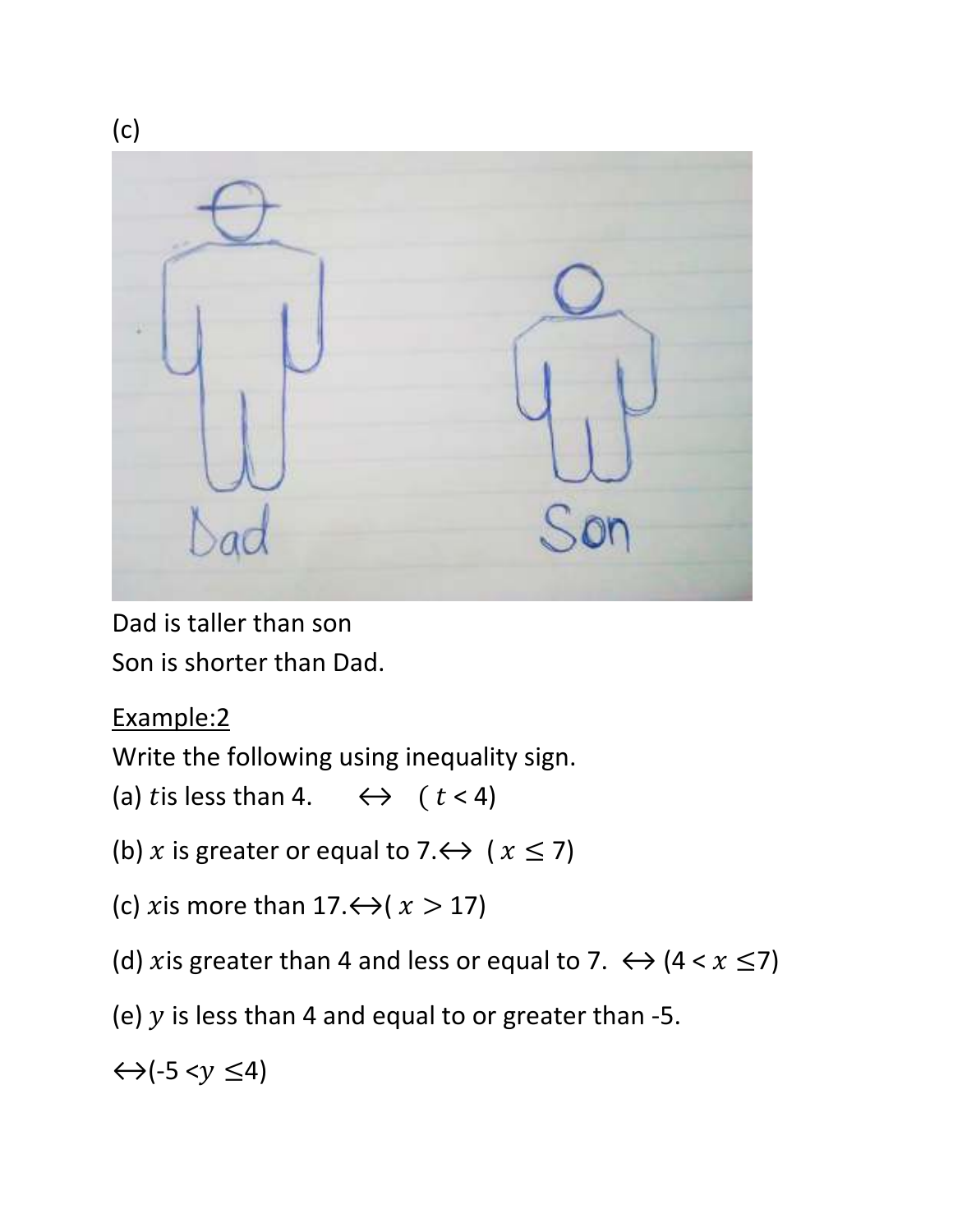#### Sets of numbers

We can write the set of natural numbers x such that x is less than or equal to 7. This is denoted by $\{x: x \in N, x \leq 7\}$ Therefore  $\{x: x \in N, x \leq 7\} = \{1,2,3,4,5,6,7\}$ 

The set of natural numbers  $y$  such that  $y$  is greater than 4 is donated by  $\{y: y \in N, y > 4\}$ The natural numbers that are greater than 4 are  ${5,6,7,8,9,10,11,12,13,14,15\cdots}$ The list is infinity.

#### Example 3:

List members of the following sets of natural numbers.

(a)  $\{x : x \in N, x < 5\}$ (b)  $\{x : x \in N, 5 < x < 10\}$ (c)  $\{x : x \in N, 4 \leq x < 8\}$ (d) {*e*: *e* is even and  $3 < e \le 12$ } (e)  $\{y: y \text{ is odd}, 5 \le y \le 11\}$ (f)  $\{n:n \text{ is a factor of } 30\}$ 

Solutions:

(a) The natural numbers less than 5 are 1,2,3,4

$$
\therefore \{x \colon x \in N, x < 5\} = \{1, 2, 3, 4\}
$$

(b) The natural numbers between 5 and 10 are 6,7,8 and 9.

∴  $\{x : x \in N, 5 < x < 10\} = \{6,7,8,9\}.$ 

(c)  $\{x : x \in N, 4 \le x < 8\} = \{4, 5, 6, 7\}.$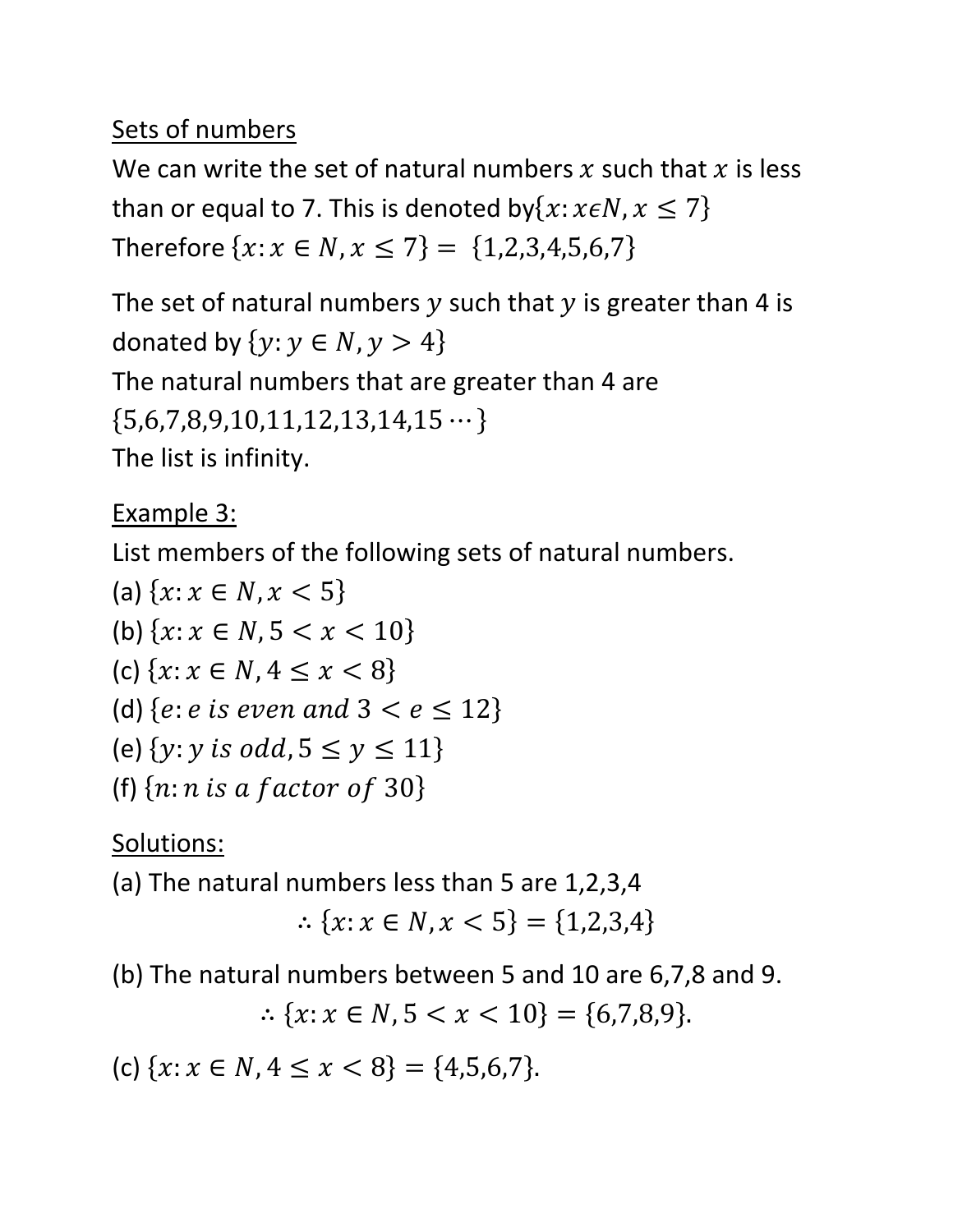(d) The even numbers between 3 up to 12 are 4,6,8,10 and 12 ∴ The list  $\{4,6,8,10,12\}$ .

(e) The odd numbers from 5 up to 11 are 5,7,9 and 11. The list is  $\{5,7,9,11\}$ .

(f) Factors of 30 are; 1 and 30, 2 and 15, 3 and 10, 5 and 6. The list is  $\{1, 2, 3, 5, 6, 10, 15, 30\}.$ 

Exercise:

- 1) Write the following using inequality signs.
- (a)  $x$  is less than 6.
- (b)  *is greater than or equal to -3.*
- (c)  *is less than 4.*
- (d)  $t$  is greater than 4 and less or equal to 7.
- (e)  $n$  is greater than or equal to -3 and less than or equal to 10.

2) Write the following inequalities in words.

(a)  $p < 6$ (b)  $-3 \le d \le 21$ (c)  $3 < y \le 6$ (d)  $e > 5$  $(e)$  −2  $\leq r$  < 5  $(f)7 < y$ 

3) List the members of the following sets.

(a)  $\{x : x \in N, x < 8\}$ (b)  $\{x : x \in N, 8 \le x < 12\}$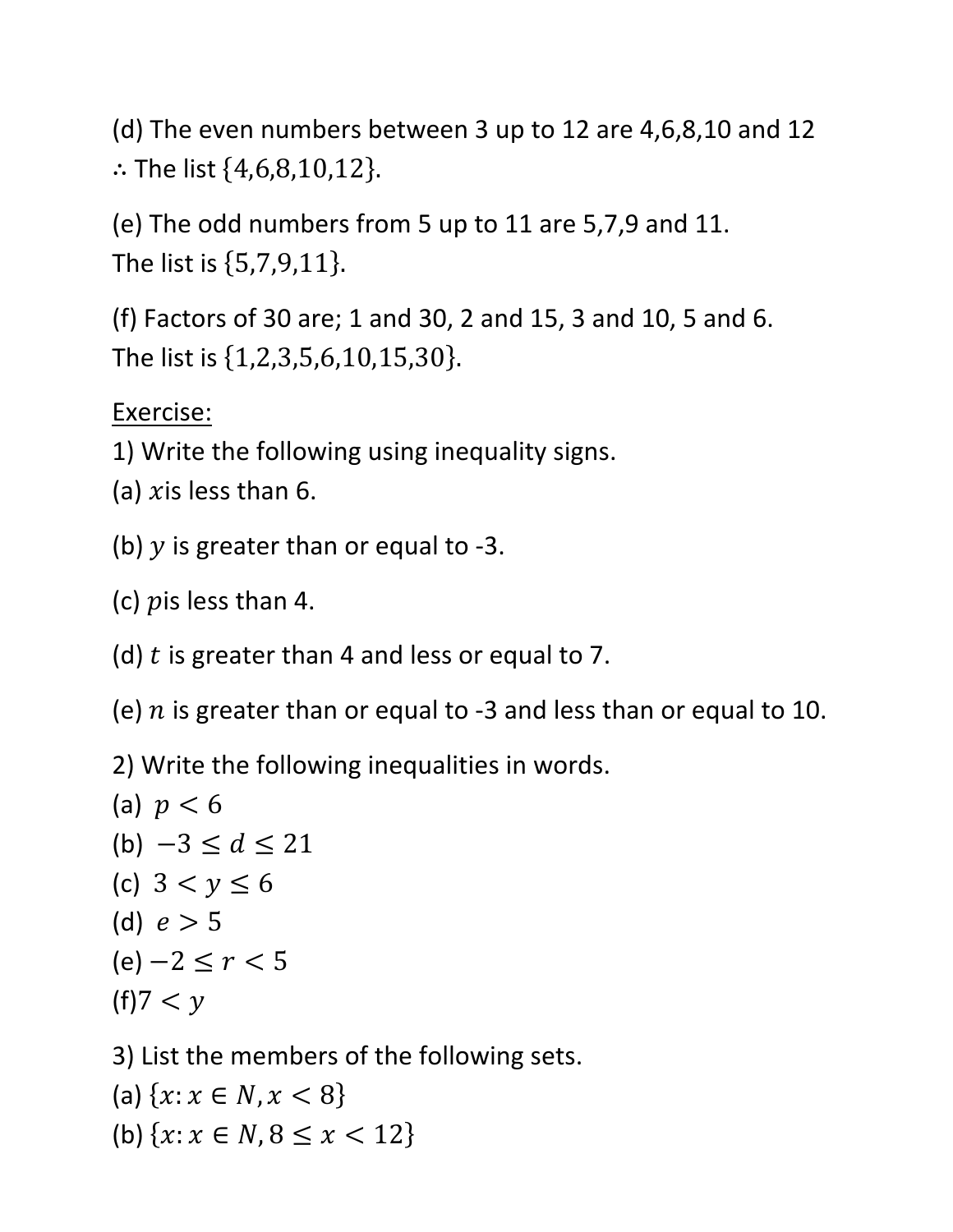# (c) $\{y: y \text{ is a multiple of } 4\}$ (d)  $\{p:p \text{ is prime}, p < 25\}$

## PRESENTING INEQUALITIES ON A NUMBER LINE.

We can represent inequalities on a number line bearing in mind that all numbers to the left of a number are less than that number. Similarly, all the numbers to the right of a number are larger than that number .

We draw a small circle,  $\mathbf{o}$ , at the starting point.

The circle  $\boldsymbol{Q}$  is left open if the starting point does not satisfy the inequality ( i.e. for  $\lt$  or  $\gt$ ).

The circle $\bullet$ , is filled-in if the starting point satisfies the inequality ( i.e. for  $\leq$  or  $\geq$ )..

# Example:

Show each of the following inequalities on a number line.

$$
20 \times 10 = 4
$$
\nAnswer 2.4

\nAnswer 2.4

\nAnswer 2.4

\nAnswer 2.4

\nAnswer 2.4

\nAnswer 2.4

\nAnswer 2.4

\nAnswer 2.4

\nAnswer 2.4

\nAnswer 2.4

\nAnswer 2.4

\nAnswer 2.4

\nAnswer 2.4

\nAnswer 2.4

\nAnswer 2.4

\nAnswer 2.4

\nAnswer 2.4

\nAnswer 2.4

\nAnswer 2.4

\nAnswer 2.4

\nAnswer 2.4

\nAnswer 2.4

\nAnswer 2.4

\nAnswer 2.4

\nAnswer 2.4

\nAnswer 2.4

\nAnswer 2.4

\nAnswer 2.4

\nAnswer 2.4

\nAnswer 2.4

\nAnswer 2.4

\nAnswer 2.4

\nAnswer 2.4

\nAnswer 2.4

\nAnswer 2.4

\nAnswer 2.4

\nAnswer 2.4

\nAnswer 2.4

\nAnswer 2.4

\nAnswer 2.4

\nAnswer 2.4

\nAnswer 2.4

\nAnswer 2.4

\nAnswer 2.4

\nAnswer 2.4

\nAnswer 2.4

\nAnswer 2.4

\nAnswer 2.4

\nAnswer 2.4

\nAnswer 2.4

\nAnswer 2.4

\nAnswer 2.4

\nAnswer 2.4

\nAnswer 2.4

\nAnswer 2.4

\nAnswer 2.4

\nAnswer 2.4

\nAnswer 2.4

\nAnswer 2.4

\nAnswer 2.4

\nAnswer 2.4

\nAnswer 2.4

\nAnswer 2.4

\nAnswer 2.4

\nAnswer 2.4

\n7.4

\n7.4

\n7.4

\n7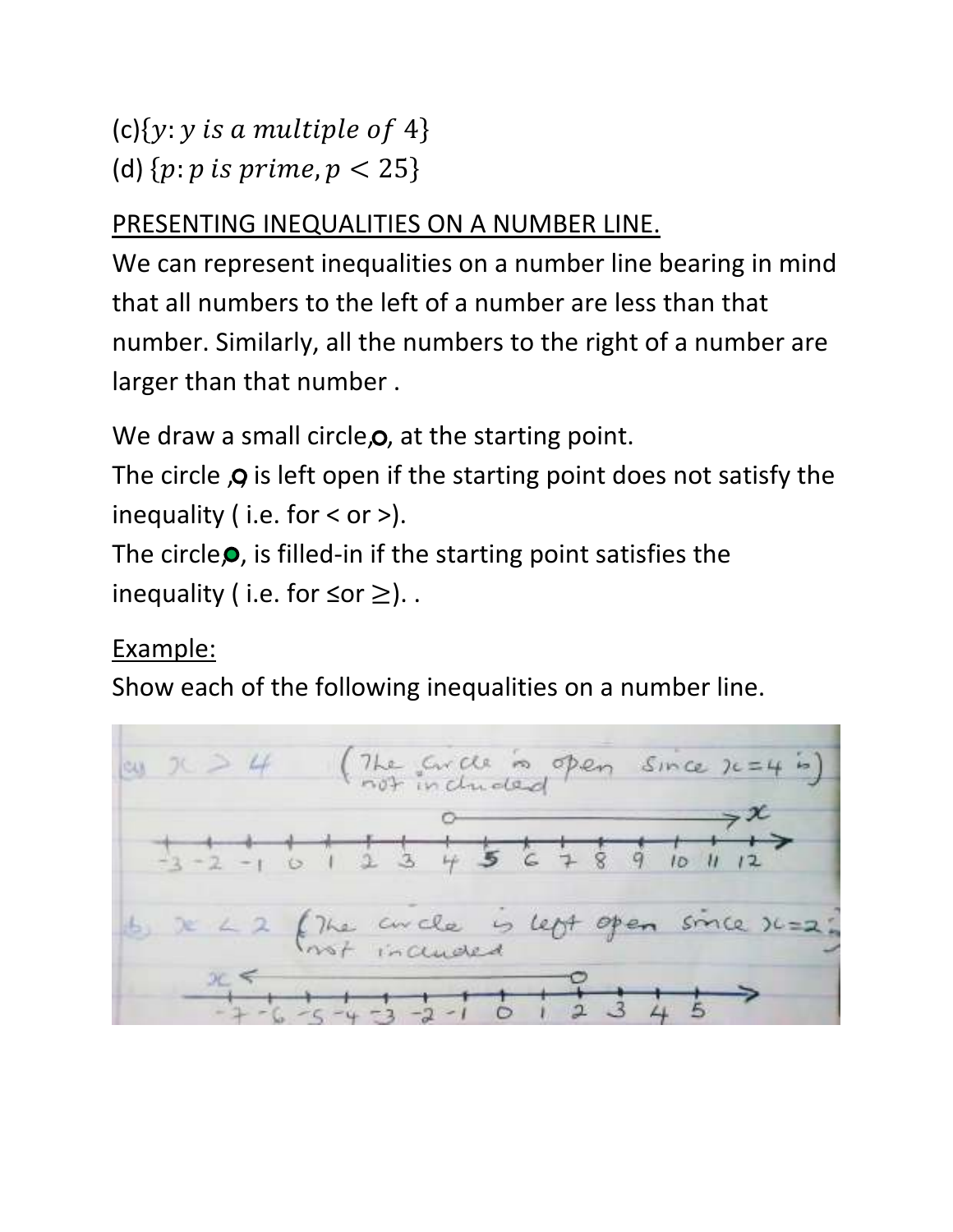c)  $x \leq 5$  (the circle is filled  $-$  in since  $x =$  is included)

 $26.6$  $-5 - 4 - 3 - 2 - 1$  0 1 2 3 4 5

**Note:** Each of the inequalities in (a), (b) and (c) has one boundary (end).

The inequalities below have both ends.

Show the on a number line

- $(a) -3 \leq x < 4$  $(b) -2 < y \le 5$ 
	- a)  $-3 \le x < 4$

We use a filled-in circle over -3 and an open circle over 4.



b)  $-2 < y \le 5$ 

We use open circle over -2 and a filled-in circle over 5.

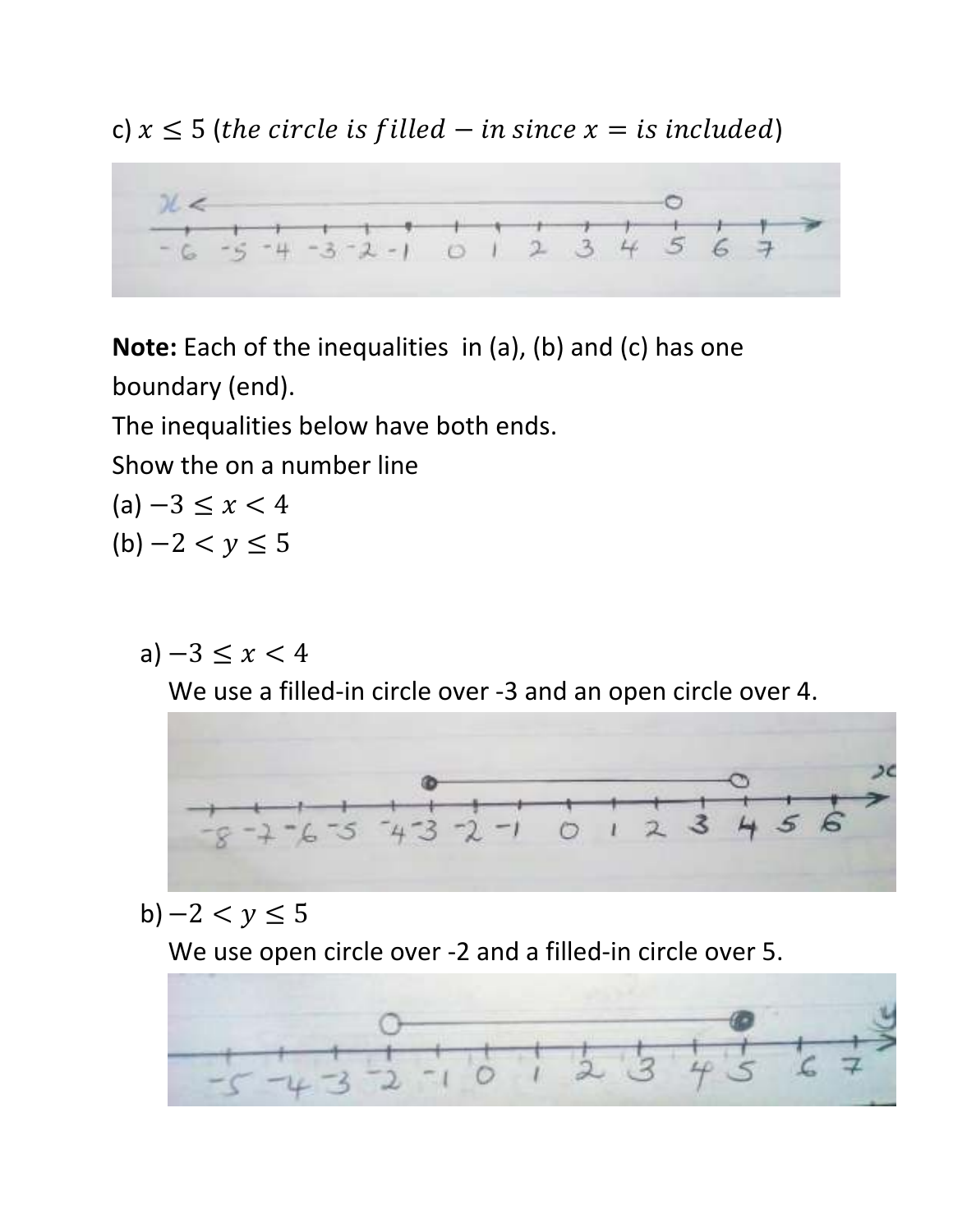Solving inequalities is similar to solving equations

Compare solving an equation and an inequality.

1) i)  $3x = 9$ and ii)  $3x < 9$  $3x$ 3 = 9 3  $3x$ 3  $< 9$  $x = 3x < 3$ 

2) i) 
$$
3x + 2 = -4
$$
 and ii)  $3x + 2 > -4$   
\n
$$
3x + 2 - 2 = -4 - 23x + 2 > -4 - 2
$$
\n
$$
\frac{3x}{3} = \frac{-6}{3} \cdot \frac{3x}{3} > \frac{-6}{3}
$$
\n
$$
x = -2x > -2
$$

**Now solve:** 

3)  $5x + 2 \le 12$  $5x + 2 - 2 < 12 - 2$  $x < 2$ 4)  $3x - 5 > -2$  $3x - 5 + 5 > -2 + 5$  $3x$ 3  $>$ 3 3  $x > 1$ 

All the steps taken when solving an inequality are the same as those taken when solving an equation except if you have to divide or multiply the inequality by a negative number.

In this case the order changes ie≥ changes to≤ and ≤changes to≥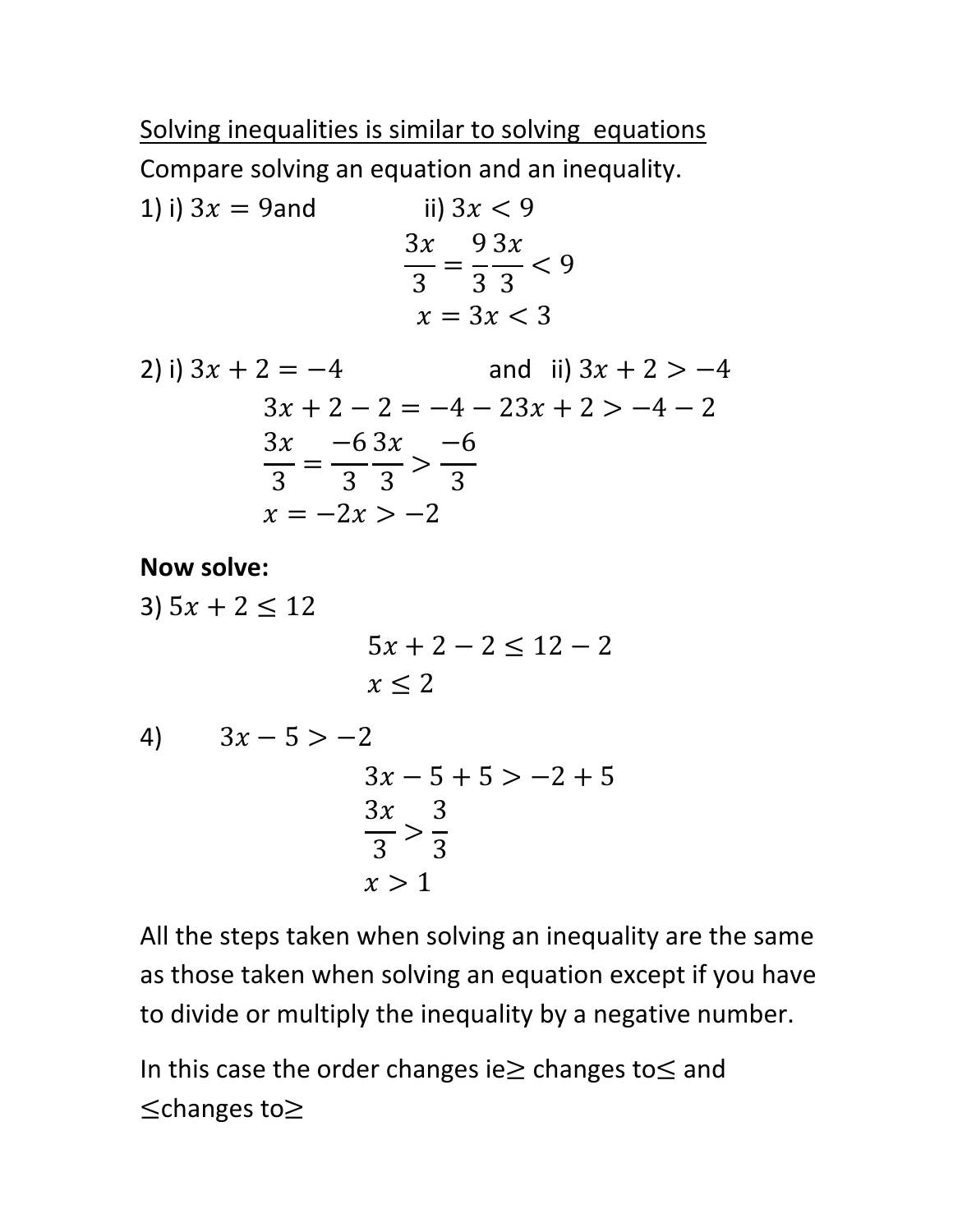5) Solve:

$$
3 - 2x \ge 9
$$
  
\n
$$
3 - 3 - 2x \ge 9 - 3
$$
  
\n
$$
\frac{-2x}{-2} \ge \frac{6}{-2}
$$
  
\n
$$
x \le -3
$$

6) Solve:

$$
9 - x \le 3 + x
$$
  
\n
$$
9 - x - x \le 3 + x - x
$$
  
\n
$$
9 - 2x \le 3
$$
  
\n
$$
9 - 9 - 2x \le 3 - 9
$$
  
\n
$$
\frac{-2x}{-2} \le \frac{-6}{-2}
$$
  
\n
$$
x \ge 3
$$

7) Solve:

$$
7 < 3x + 1 < 19
$$
\n
$$
7 - 1 < 3x + 1 - 1 < 19 - 1
$$
\n
$$
\frac{6}{3} < \frac{3x}{3} < \frac{18}{3}
$$
\n
$$
2 < x < 6
$$

**Note: After solving the inequalities, illustration on the number line is done as before**.

Exercise:

1.Solve the following inequalities and illustrate the solution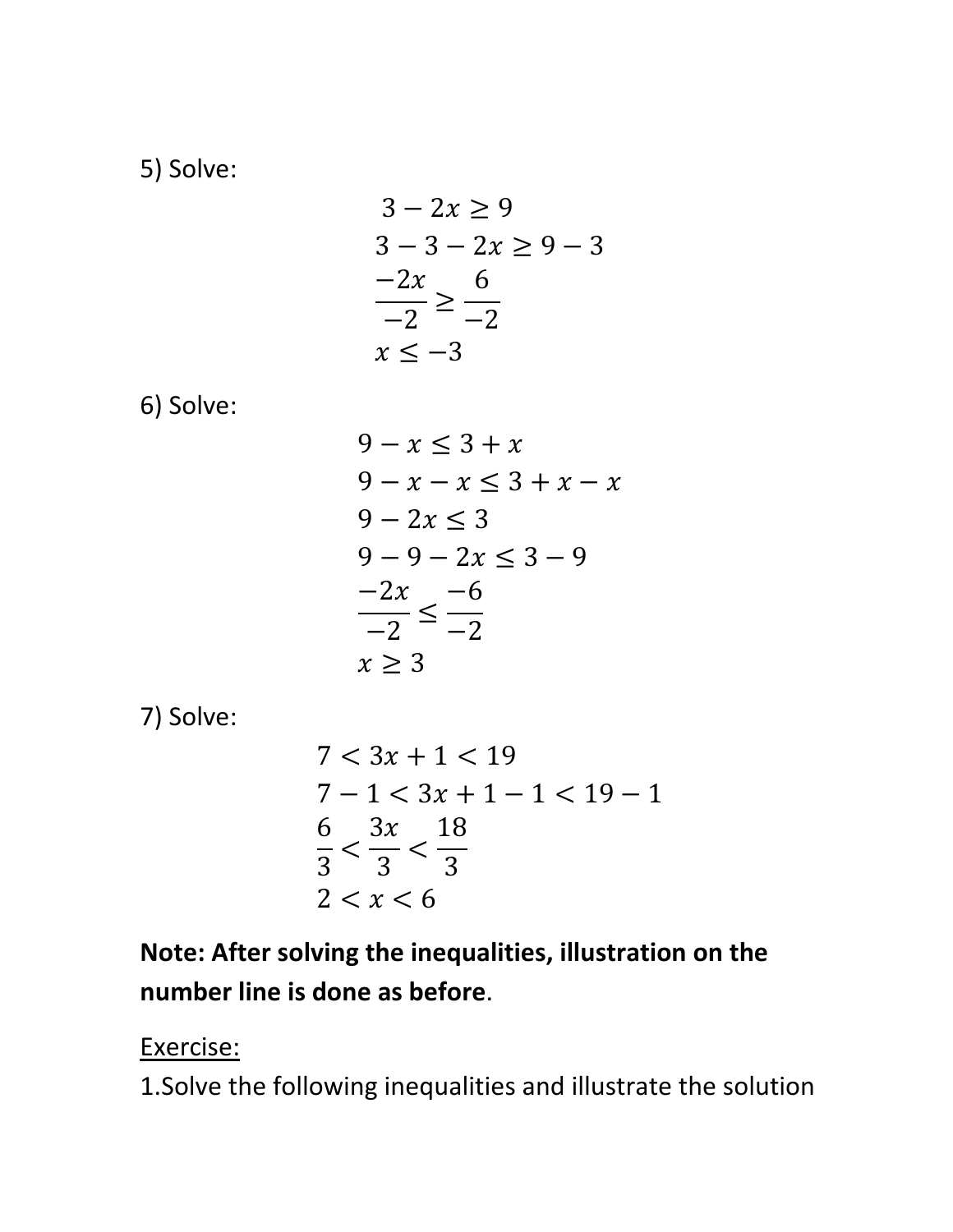on a number line.

- a)  $2x \leq 4$ .
- b)  $-8 < 4x < 12$ .
- c)  $3y + 10 > 25$ .
- d) $3x 4 < 5$ .
- e)  $3x + 2 \le -4$
- f)  $2(x 1) > x 1$ .
- g)  $5x + 3 < -11 2x$ .
- h)  $7 < 3x + 1 < 19$ .
- i)  $5 2x > x 4$ .
- j)  $x + 5 < 3x 7$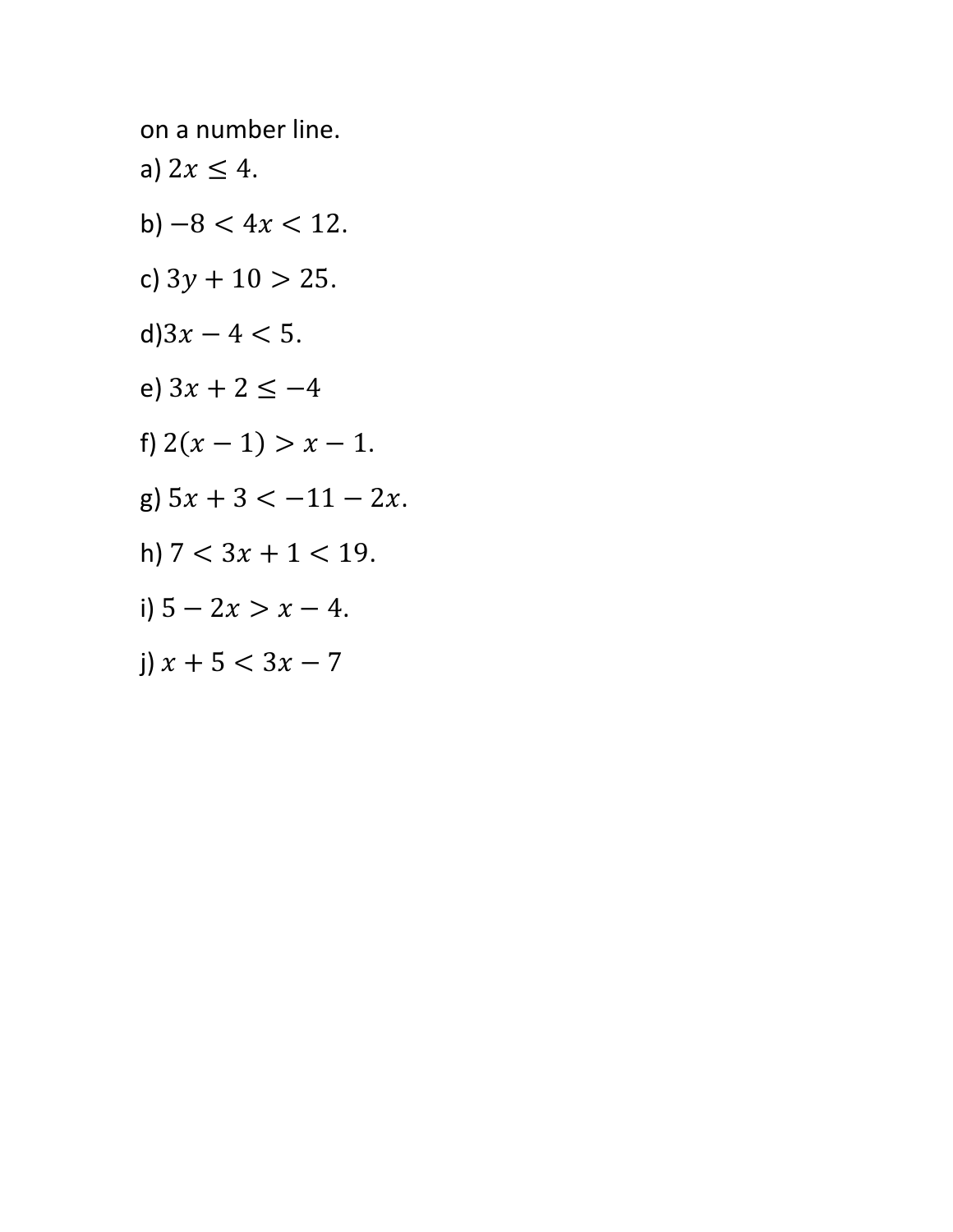

#### Showing inequalities on a gragh: Regions

We can show an inequality on an  $x - y$  plane (Cartesian plane) We look at the inequality as if it is an equation and plot the line corresponding to it. This is called the boundary line.

The boundary line divides the  $x - y$  plane into two regions; the wanted region, and the unwanted region.

If the inequality sign is  $<$  or  $>$ , we draw a dotted line or a broken line.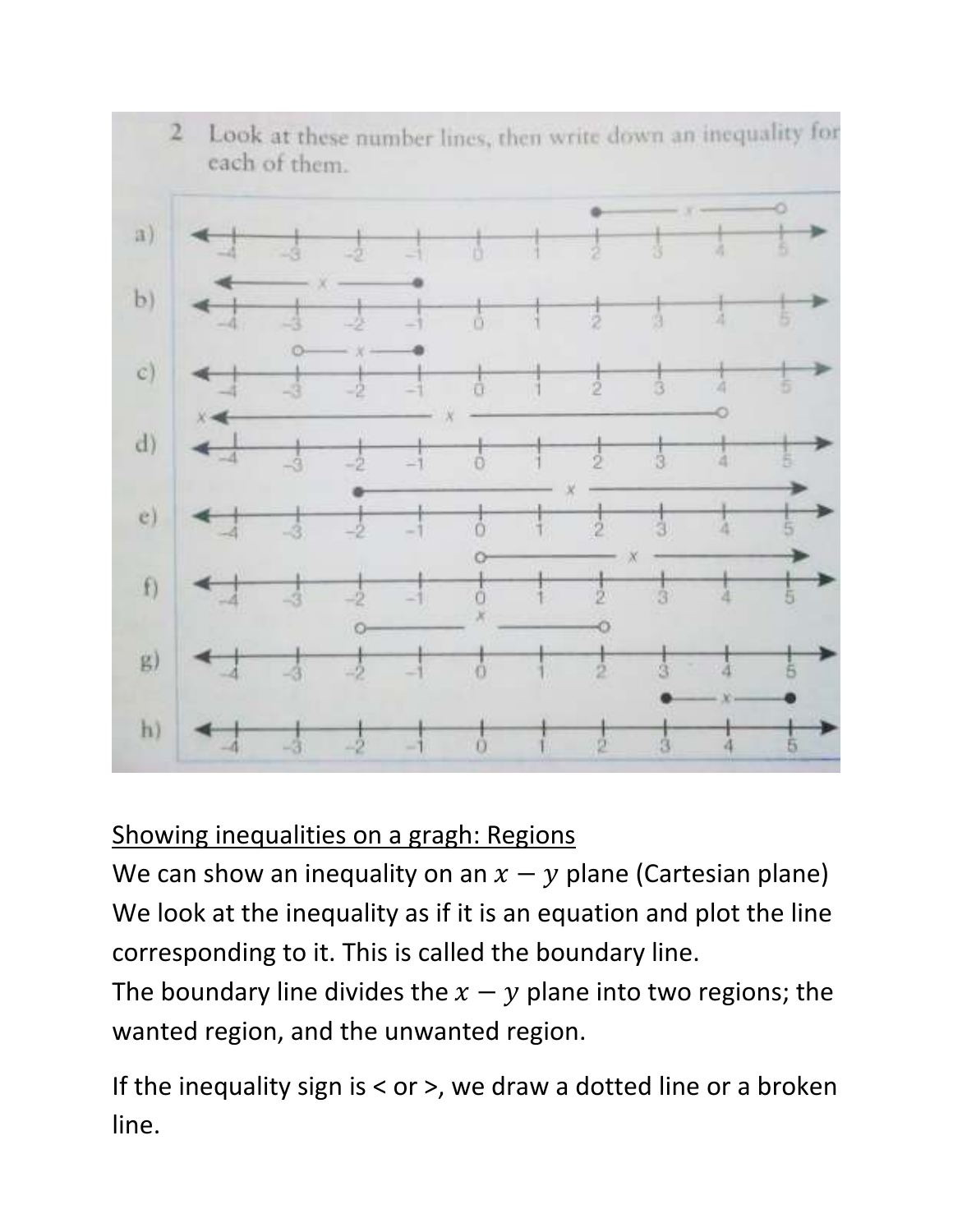If the inequality sign is  $\leq$  or $\geq$ , we draw a continuous or solid line.

#### Example:

Show the region  $x < 2$  on a graph by shading out the unwanted region.

#### Solution:

We draw the line  $x = 2$  with a dotted line indicating that the points on the line do not satisfy the inequality and are not included. Since values of  $x$  must be less than 2.

The line  $x = 2$  is the line parallel to the y-axis that goes through  $x = 2$ .

We shade the region where the  $x$  values are greater than 2

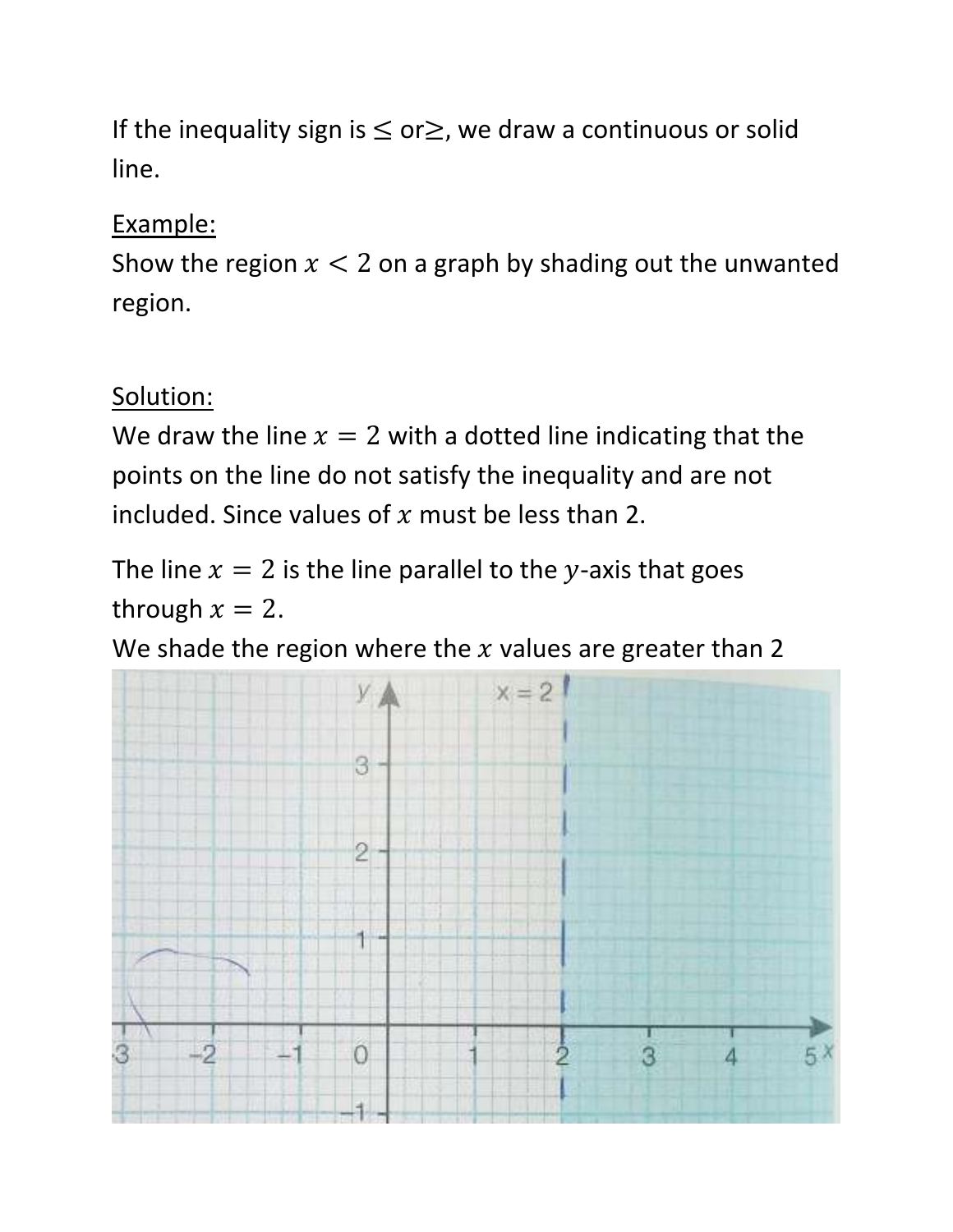Show the region  $x \leq 2$  on the graph.

#### **Solution**

Inequalities of the type  $\leq$  and  $\geq$  include the boundary line. For the case of  $x \le 2$  the boundary line  $x = 2$  is a continuous line (solid line).



Example: Show the region  $y \leq -3$ **Solution** The boundary line  $y = -3$  is drawn solid.

The unwanted region is the region where the  $y$  values are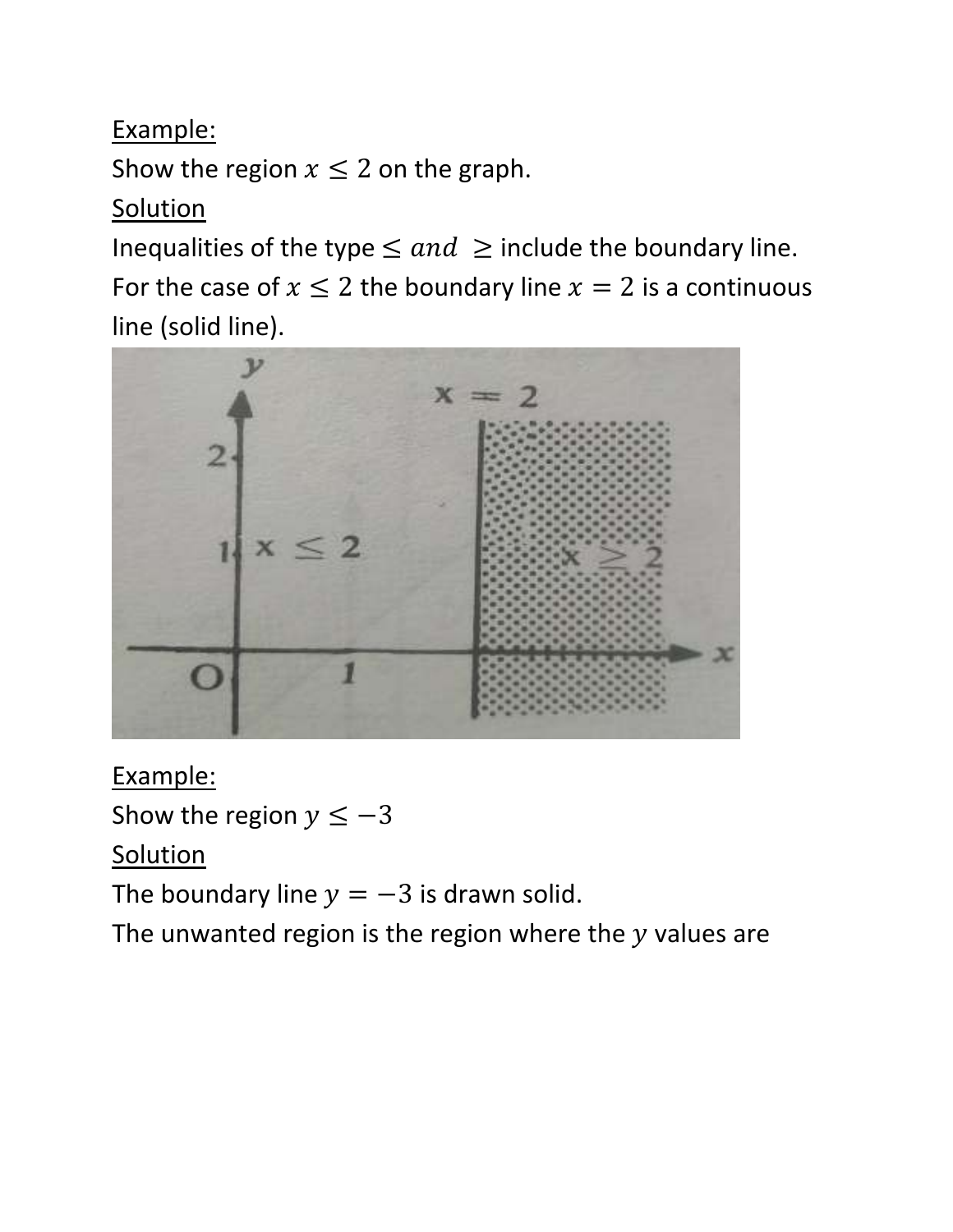greater than  $-3$ .



**Example** 

Show the region for which  $y \ge x + 3$ 

Solution

This inequality shows the relationship between two variables  $x$ and y. We need to draw the boundary line  $y = x + 3$  and it is a solid line.

In order to draw this line, we need the points that are on it.

When  $x = 0$ ,  $y = 3$ , hence the point (0,3) lies on the line. When  $y = 0$ ,  $x = -3$ , hence point (-3,1) lies on the line. When  $x = 1$ ,  $y = 4$ , hence the point (1,4) lies on the line.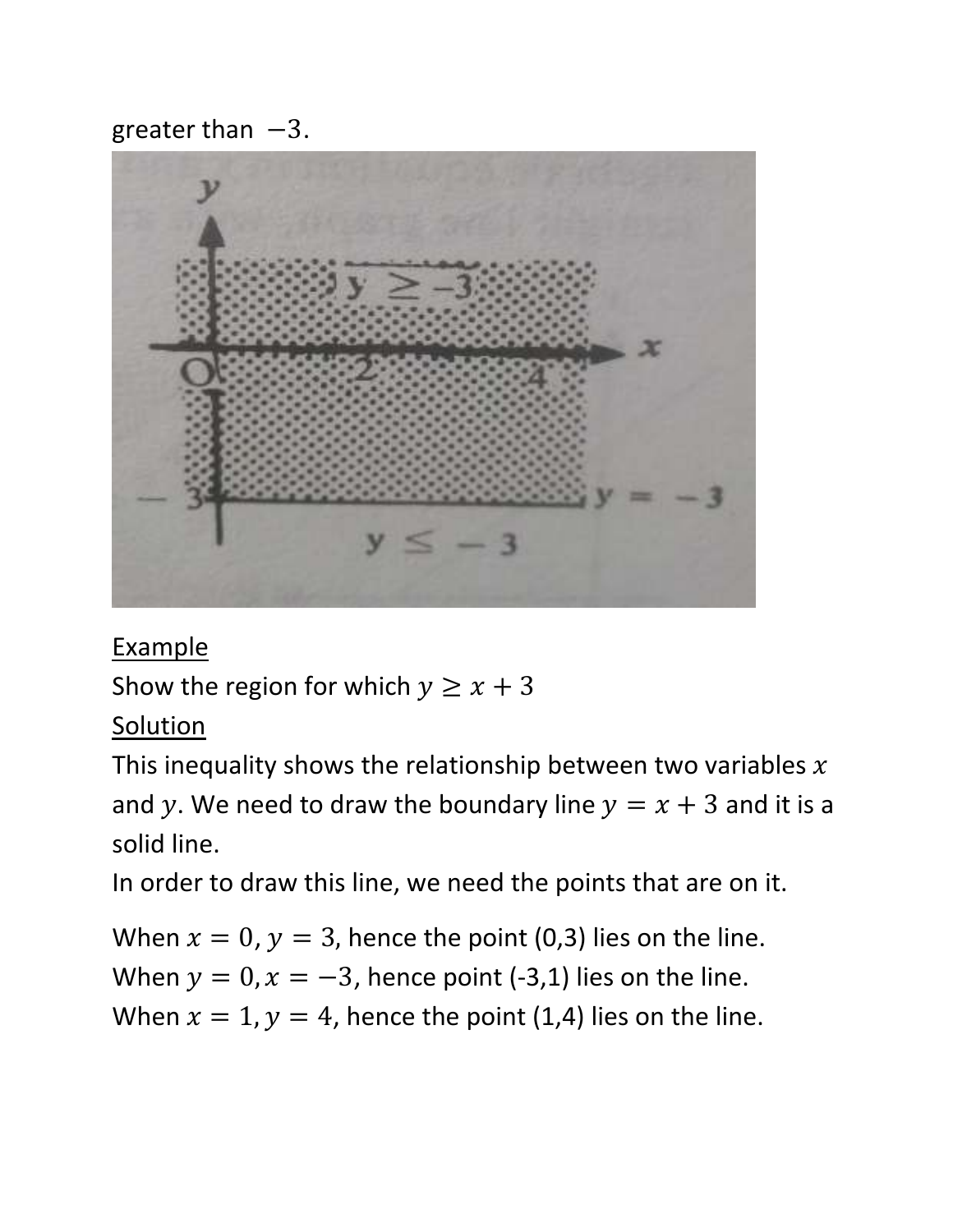

After drawing the boundary line, we select a point that is not on the line and use it to investigate the regions

 $y > x + 3$ At (0,0), 0 is not greater than 0+3

0 is not greater than 3

∴ (0,0) is in the unwanted region and we shade the region which contains point (0,0).

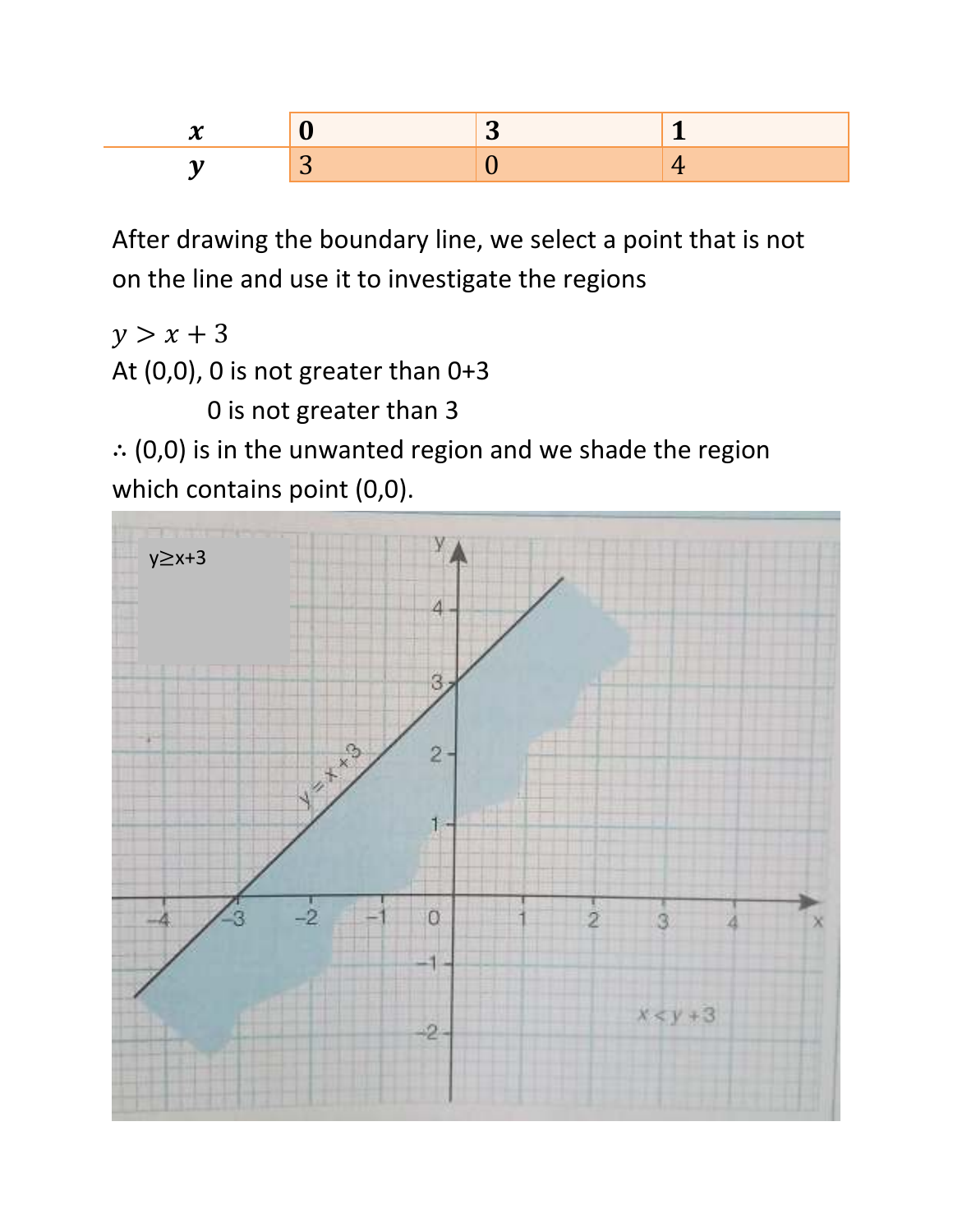Show the region for which  $3x + 2y < 6$ , by shading out the unwanted region.

Solution

We first need to draw boundary line  $3x + 2y = 6$ .

This line will be dotted.

Points on the line are obtained.

When  $x = 0, y = 3$  (0,3)

When  $y = 0, x = 2$  (2,0)

When  $x = 1$ ,  $y = 1.5$  (1,1.5)



When the line is drawn, we investigate the wanted region. The inequality is  $3x + 2y < 6$ . At  $(1,1)$ ,  $3(1)+2(1) < 6$ 3+2<6

$$
5 < 6
$$

Since (1,1) satisfies the given inequality, then, point (1,1) lies in the wanted region.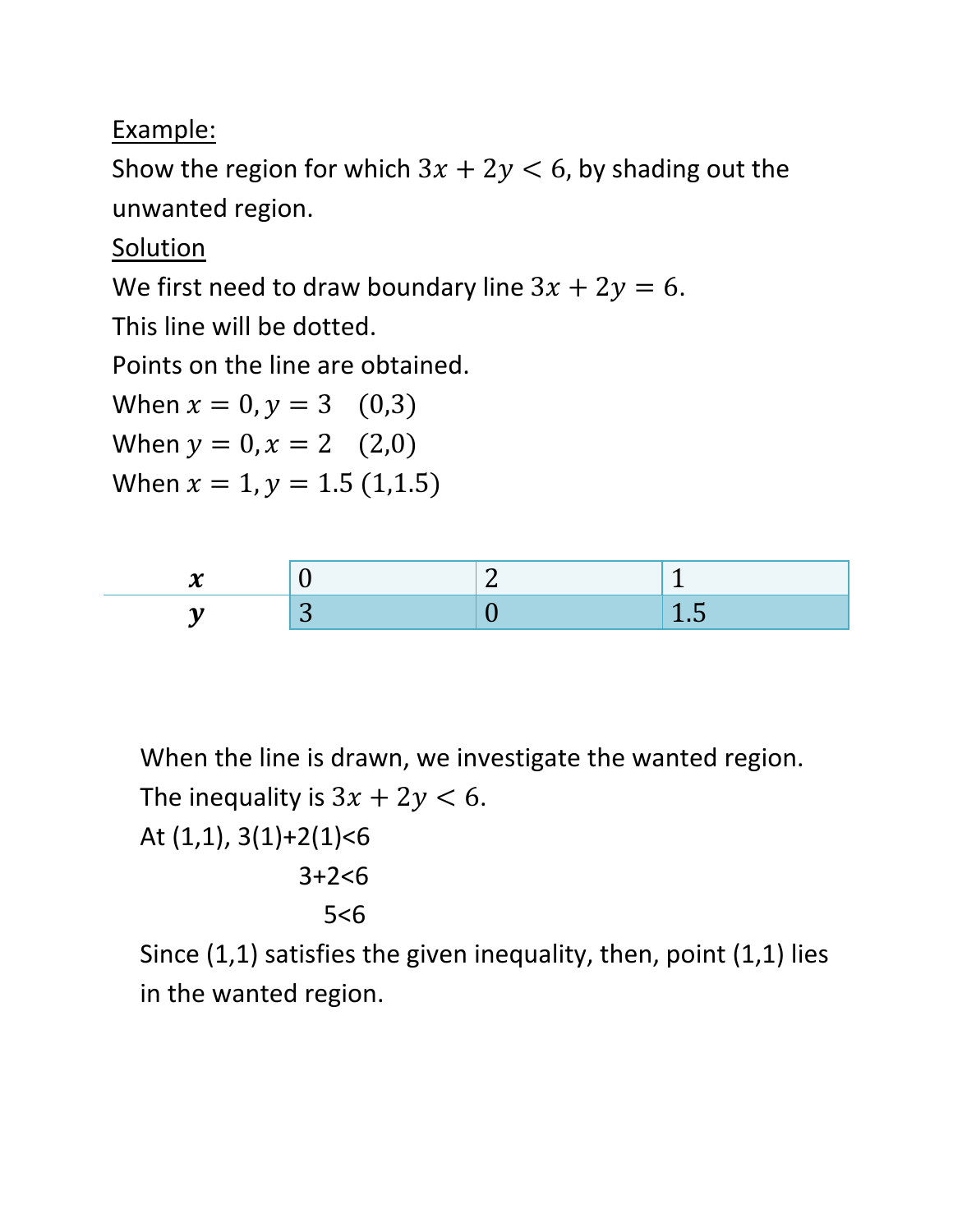

Show the region in which  $3x + 4y < 12$  by shading the unwanted region.

#### Solution:

Boundary line is  $3x + 4y = 12$  and is to be dotted.

Points on the line;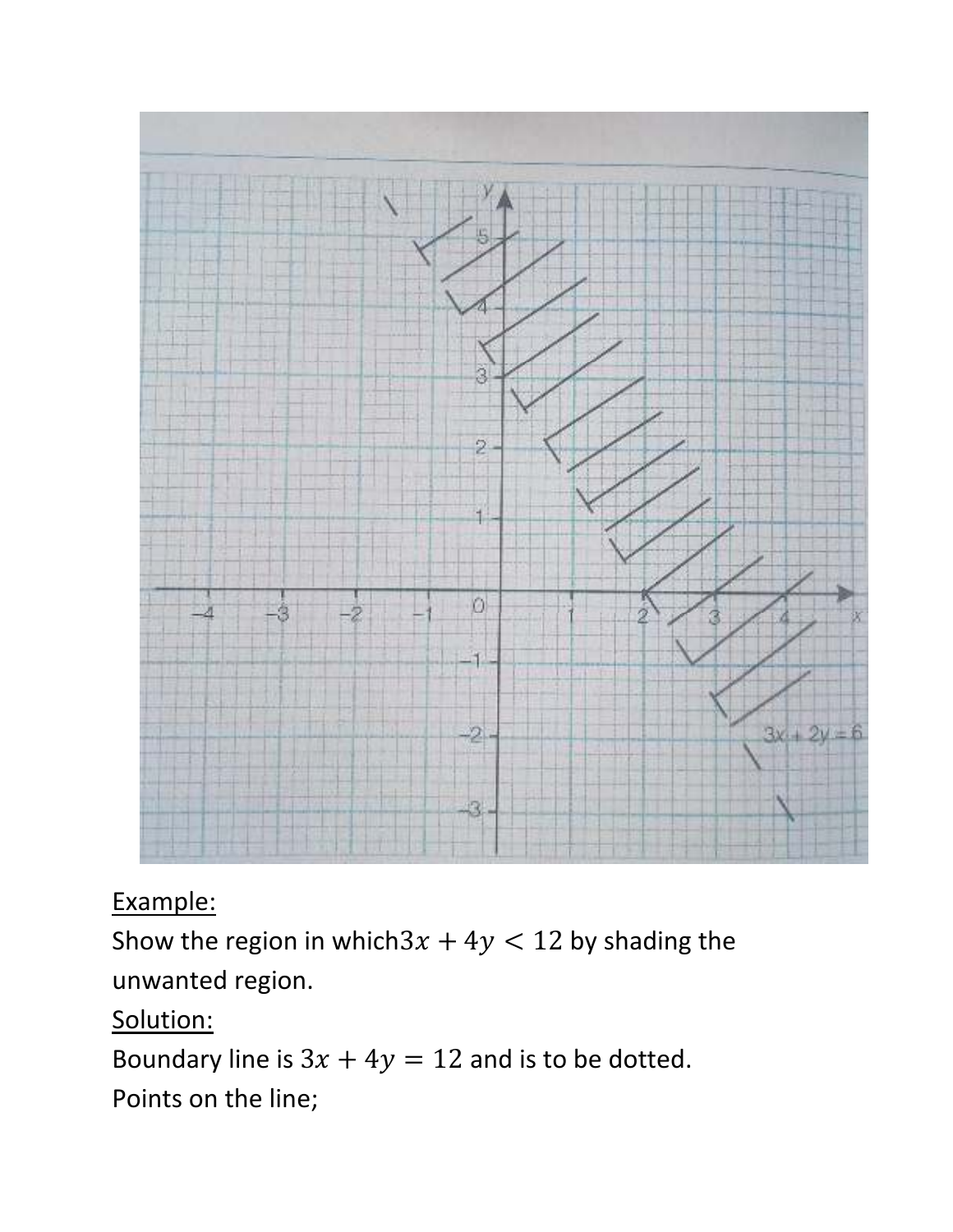

Draw the line and chose a point to investigate the wanted region

$$
3x + 4y < 12
$$

At (0,0)

0+0<12

0<12

Since point (0,0) satisfies the given inequality then it is in the wanted region.